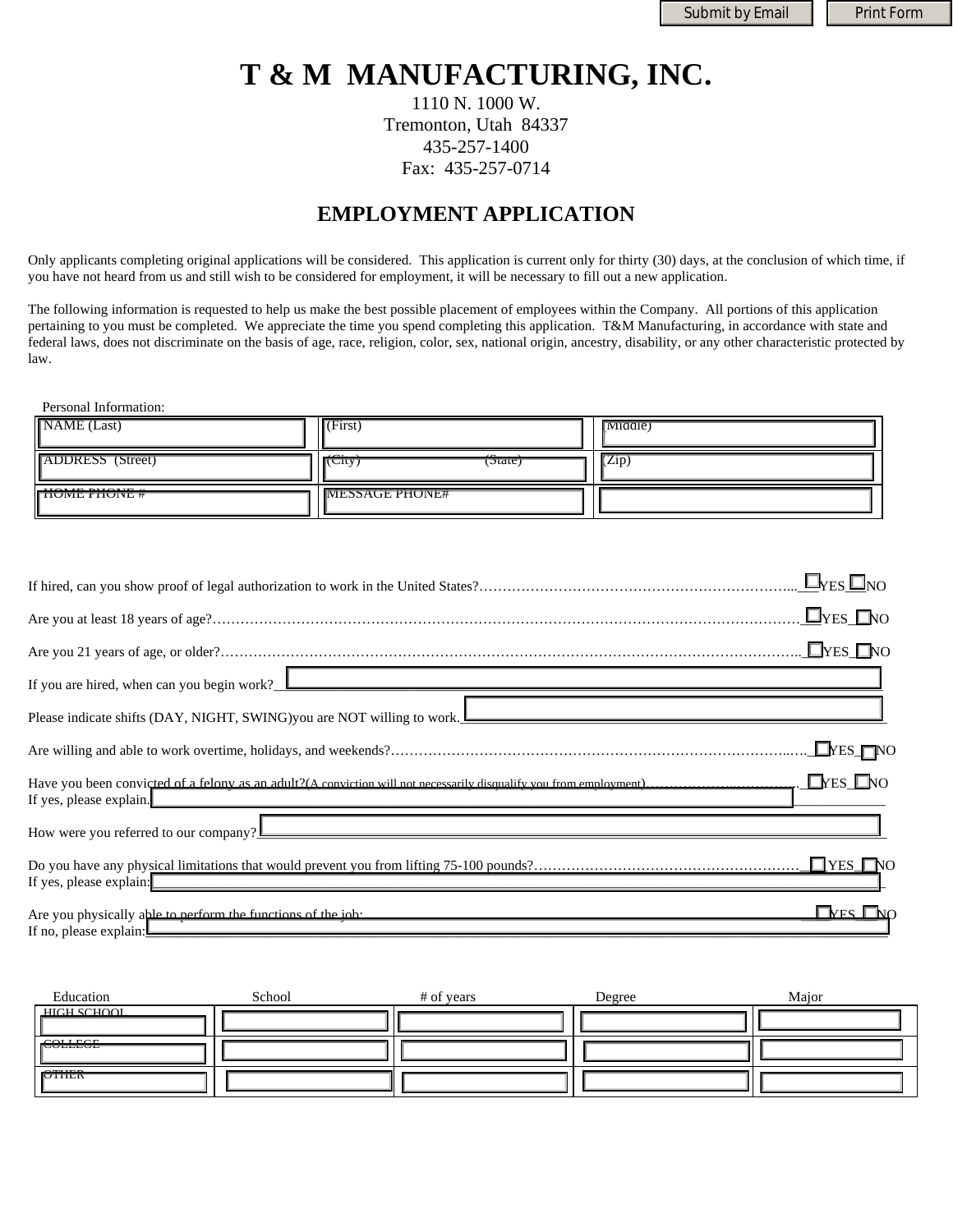| Positions you are applying for: |                         |       |
|---------------------------------|-------------------------|-------|
|                                 | Minimum wage accepted   | per l |
| $\bigcap$                       | _Minimum wage accepted_ | per   |
| $\sim$                          | Minimum wage accepted   | per   |

#### Relevant Experience

| Type of Labor/Equipment | Model of Equipment |
|-------------------------|--------------------|
|                         |                    |
|                         |                    |
|                         |                    |

#### Employment Record

| Date of Employment  | Name/Address of Employer | Job Title and Responsibility | Reason for Leaving |
|---------------------|--------------------------|------------------------------|--------------------|
| (Month/Year)        | and Supervisor           |                              |                    |
| From                |                          |                              |                    |
|                     |                          |                              |                    |
| $P_{\text{hone}}$ # |                          |                              |                    |
| From                |                          |                              |                    |
|                     |                          |                              |                    |
| $P_{\text{hone}}$ # |                          |                              |                    |
| <b>H</b> om         |                          |                              |                    |
|                     |                          |                              |                    |
| P <del>lacne#</del> |                          |                              |                    |
|                     |                          |                              | INO<br>YES         |
|                     |                          |                              | <b>YES</b><br>⊐ NO |

#### **Disclosure and Authorization Release**

I authorize the previously listed companies and its employees and representatives to provide any pertinent information they think appropriate, including any information about my employment, job performance, and related matters to any representative of T&M Manufacturing. This information may be provided either verbally or in writing. In addition to authorizing the release of any information about my employment, I hereby fully waive any rights or claims I have or may have against any previously listed company and T&M Manufacturing and their agents, employees, and representatives and release the previously listed companies and T&M Manufacturing and their agents, employees, and representatives from any and all liability, claims, or damages that may directly or indirectly result from the use, disclosure, or release of any in formation by any person or party, whether such information is favorable or unfavorable to me.

| Applicant's Signature<br>дррисащ в этут | <sup>D</sup> rinted Name | Date |
|-----------------------------------------|--------------------------|------|